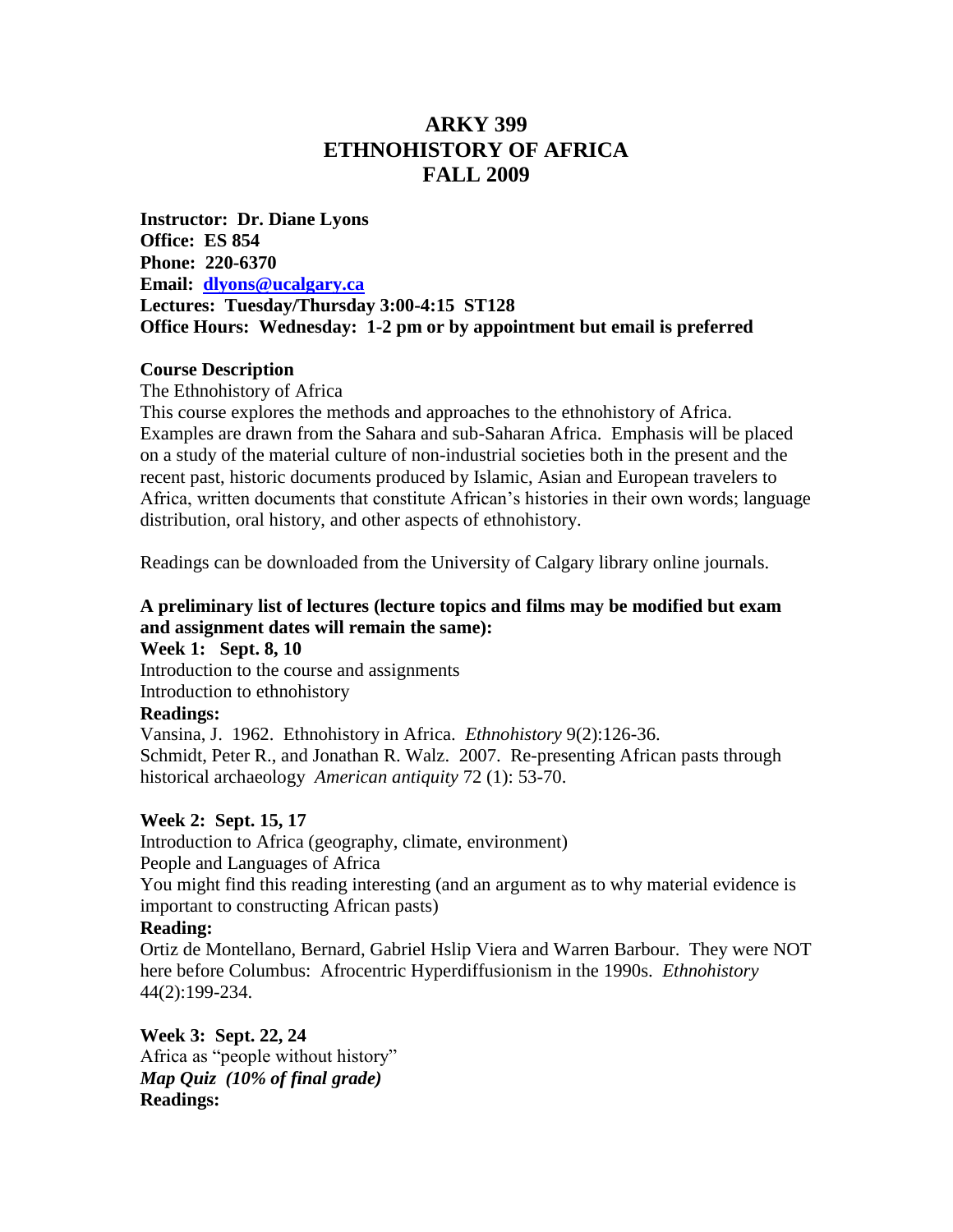James, Deborah. 2009. Burial Sites, informal rights and lost kingdoms: contesting land claims in Mpumalanga, South Africa. *Africa* 79(2): 228-251.

Ballard, Chris. 2006. Strange alliance: Pygmies in the colonial imaginary. *World Archaeology* 38(1): 133-151.

## **Week 4: Sept. 29, Oct 1**

Genetics and tooth modifications as an ethnohistorical tool *Readings:* 

MacEachern, Scott. 2000. Genes, Tribes, and African History. *Current Anthropology* 41(3):357-84.

MacEachern, Scott. 2006. Africanist archaeology and ancient IQ: racial science and cultural evolution in the twenty-first century. *World Archaeology* 38(1):72-92. *Film: Lost Tribe of Israel*

## **Week 5: Oct. 6, 8**

Revisionary history: the Kalahari Debate and the ethnohistory of Khoisan speakers in Southern Africa (Rock art, ethnography, and archaeology)

### **Readings:**

Barnard, Alan. 2006. Kalahari Revisionism, Vienna, and the "indigenous peoples" debate. *Social Anthropology* 14(1): 1-16.

Smith, Andrew B. 2001. Ethnohistory and archaeology of the Ju/"hoansi Bushmen. African study monographs supplementary issue 26:15-25.

Smith, Benjamin W. and Sven Ouzman. 2004. Taking Stock: identifying Khoekhoen herder rock art in southern Africa. *Current anthropology* 45 (4): 499-526.

Mitchell, Peter, and Gavin Whitelaw. 2005. The Archaeology of Southernmost Africa from c. 2000 BP to the early 1800s: A Review of Recent Research. *The Journal of African History* 46(2):209-241.

*Exam 1: 20% of final grade (Thursday class)*

## **Week 6: Oct. 13, 15**

Ethnohistory of African iron working

## **Readings:**

Alpern, Stanley B. 2005. Did or didn"t they invent it? Iron in Sub-Saharan Africa. *History in Africa* 32: 41-94).

MacEachern, S. 1993. Selling the iron for their shackles: Wandala-"Montagnard" interactions in northern Cameroon. Journal of African History 34(2): 247-70. *Film: Dokwaza: last of the iron masters*

### **Week 7: Oct. 20, 22**

Using historical linguistics and archaeology: "Bantu expansion", Bantu pastoralists, the origins of agriculture and other examples

### **Readings:**

Bostoen, Koen. 2007. [Pots, words and the Bantu problem: on lexical reconstruction and](http://newfirstsearch.oclc.org.ezproxy.lib.ucalgary.ca/WebZ/FSFETCH?fetchtype=fullrecord:sessionid=fsapp1-45834-fz1rkydx-drltlx:entitypagenum=5:0:recno=2:resultset=2:format=FI:next=html/record.html:bad=error/badfetch.html:entitytoprecno=2:entitycurrecno=2:numrecs=1)  [early African history](http://newfirstsearch.oclc.org.ezproxy.lib.ucalgary.ca/WebZ/FSFETCH?fetchtype=fullrecord:sessionid=fsapp1-45834-fz1rkydx-drltlx:entitypagenum=5:0:recno=2:resultset=2:format=FI:next=html/record.html:bad=error/badfetch.html:entitytoprecno=2:entitycurrecno=2:numrecs=1). *Journal of African history* 48 (2): 173-99.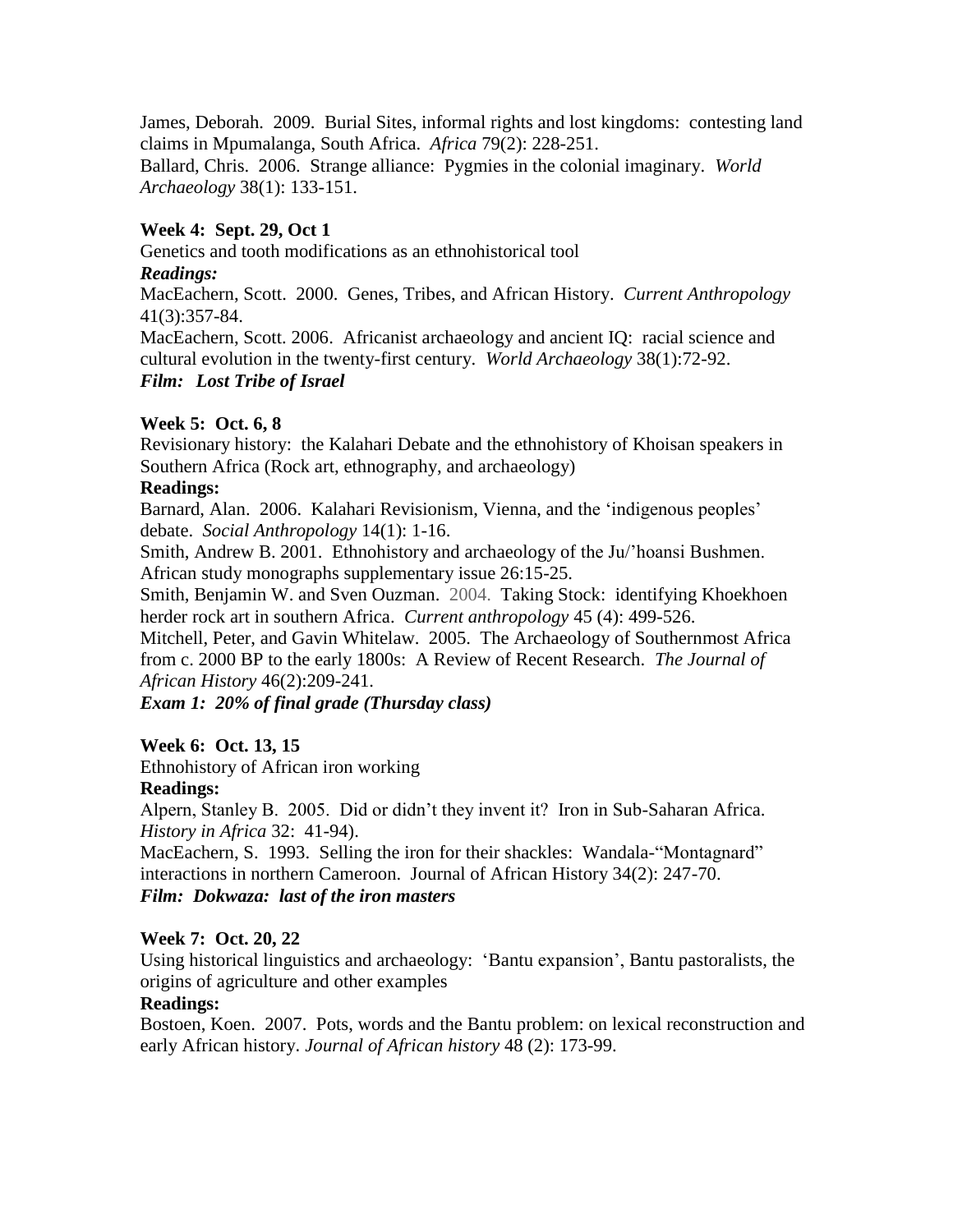Ehret, Chrisopher (and a critique by David Shoenbrun). 2001. Bantu Expansions: Reinvisioning a Central Problem of Early African History. *International Journal of African Historical Studies* 34(2):5-41.

McMaster, Mary. 2005. Language shift and its reflection in African archaeology: cord rouletting in the Uele and Interlacustrine regions. *Azania* XL: 43-72. *Papers Due: 25% of final grade*

### **Week 8: Oct 27, 29**

Oral history: Testing oral tradition with material evidence: Origins of states in the Great Lakes Region and Highland Ethiopia *Film: Secret Holy Land*

## **Week 9: Nov. 3, 5**

**Poster Presentations:** *Posters are due in Tuesday's class 15% of final grade*

## **Week 10: Nov. 10 (Thursday is a holiday)**

Ethnohistory of Ritual (Landscapes, shrines, and monuments)

### **Readings:**

Chirikure, Shadreck. and Innocent Pikirayi. 2008. Inside and outside the dry stone walls: revisiting the material culture of Great Zimbabwe. *Antiquity* 82 (318): (2008): 976-993. Insoll, Timothy. 2008. Negotiating the archaeology of destiny: an exploration of interpretive possibilities through Tallensi Shrines. *Journal of Social Archaeology* 8(3): 380-403.

Owens, Geoffrey Ross. 2006. The Shomvi: a precursor to global ethnoscapes and indigenization in precolonial East Africa. *Ethnohistory* 53(4): 715-752.

### **Week 11: Nov. 17, 19**

Ethnohistory of Ceramics and Trade *Exam 2: 20% of final grade (Tuesday class)* **Readings:** 

Fowler, Kent D. 2006. Classification and collapse: the ethnohistory of Zulu ceramic use. Southern African humanities 18(2):93-117.

Steiner, Christopher B. 1985. Another image of Africa: Toward an ethnohistory of European cloth marketed in West Africa, 1873-1960. *Ethnohistory* 32(2): 31-110.

## **Week 12: Nov. 24, 26**

Ethnohistory of the Slave Trade *Film: Skeletons on the Sahara*

### **Readings:**

Alexander, J. 2001. [Islam, archaeology and slavery in Africa](http://newfirstsearch.oclc.org.ezproxy.lib.ucalgary.ca/WebZ/FSFETCH?fetchtype=fullrecord:sessionid=fsapp5-33472-fz1uh6wv-twysa5:entitypagenum=5:0:recno=7:resultset=2:format=FI:next=html/record.html:bad=error/badfetch.html:entitytoprecno=7:entitycurrecno=7:numrecs=1)**.** *World archaeology* 33(1): 44-60.

Kelly, K. G. 1997. Using historically informed archaeology: seventeenth and eighteenth century Hueda/European interaction on the coast of Benin. *Journal of Archaeological Method and Theory* 28:77-95.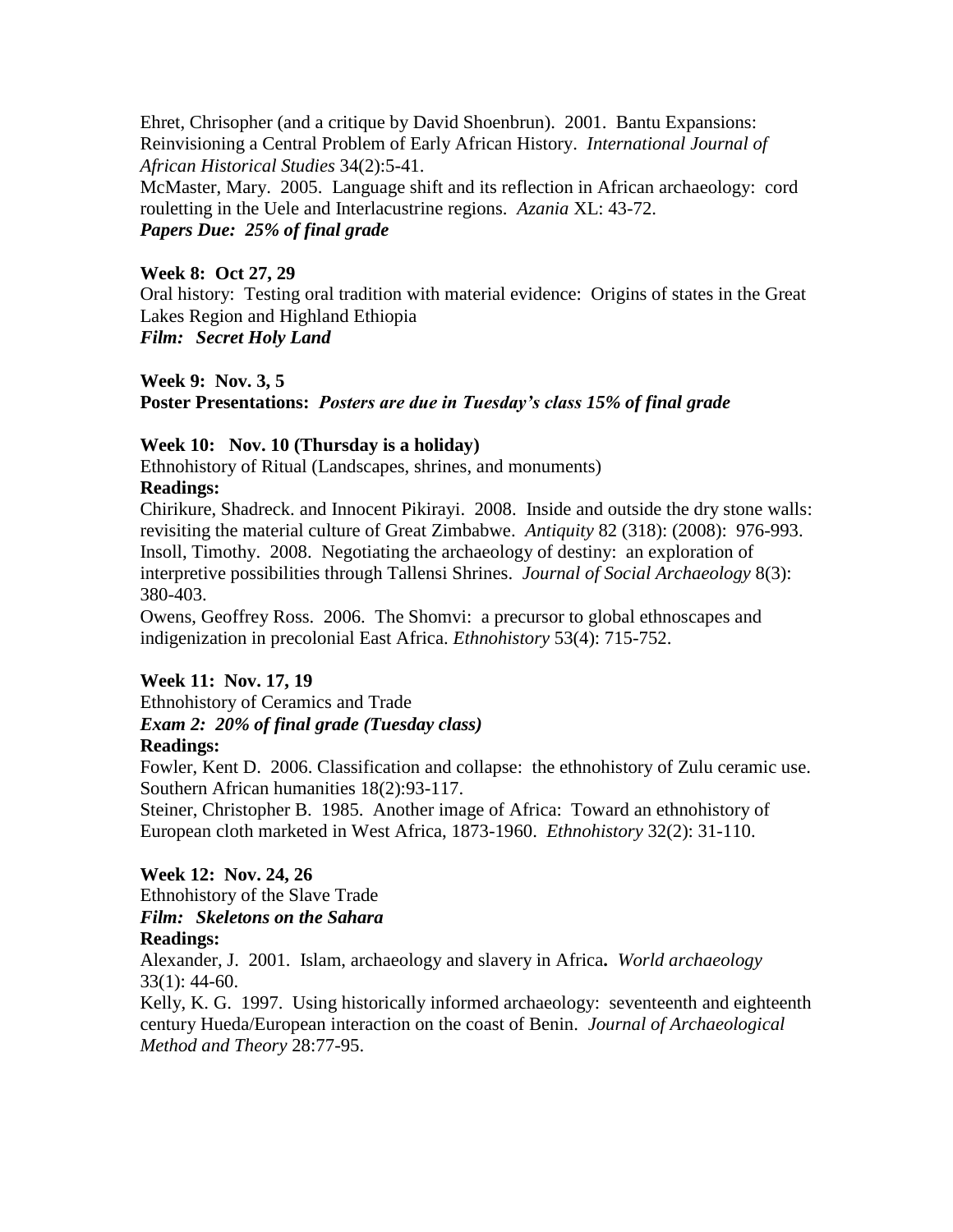Monroe, J. Cameron. 2007. [Continuity, revolution or evolution on the slave coast of](http://newfirstsearch.oclc.org.ezproxy.lib.ucalgary.ca/WebZ/FSFETCH?fetchtype=fullrecord:sessionid=fsapp5-33472-fz1uh6wv-twysa5:entitypagenum=5:0:recno=2:resultset=2:format=FI:next=html/record.html:bad=error/badfetch.html:entitytoprecno=2:entitycurrecno=2:numrecs=1)  [West Africa? Royal architecture and political order in precolonial Dahomey.](http://newfirstsearch.oclc.org.ezproxy.lib.ucalgary.ca/WebZ/FSFETCH?fetchtype=fullrecord:sessionid=fsapp5-33472-fz1uh6wv-twysa5:entitypagenum=5:0:recno=2:resultset=2:format=FI:next=html/record.html:bad=error/badfetch.html:entitytoprecno=2:entitycurrecno=2:numrecs=1) *Journal of African history* 48(3): 349-73.

**Week 13: Dec. 1, 3** Ethnohistory in 'art' *Final Quiz: 10% of final grade (Thursday class)*

### **Assignments: Paper and Poster Assignment Paper: 25% of final grade Poster: 15% of final grade**

Paper: The paper assignment is linked to the poster presentation. Students will **select an appropriate topic that must be approved by the instructor no later than week 4.** The student will provide the instructor with a 10 page double-spaced research paper. The student is then to summarize their research in the format of a poster. The poster will be presented in class and each student will have approximately 5 minutes to present their poster to the class (time allotment will depend on the size of the class).

## **LIBRARY RESEARCH PAPER**

20% of final grade

7 typewritten pages -- use a 10 or 12 point font size and normal page margins of 1.5" at the top of the page, 1" at the bottom and side margins of 1.5" on the left and approximately .5" on the right margin.

**NOTE**: The following information is not just a guideline. Your paper grade is based on the following categories: the selection of an appropriate topic, the analytical approach applied to the topic, the logical presentation of information and conclusions, proper source referencing, and the consistent use of an appropriate style guide.

## **TOPIC**

Students must select a topic that is appropriate to the course. Students must submit a brief outline of their term paper by Monday of week 4 for approval by the instructor. Resources are thin for some topics, so please share resources with others working on the same topic.

## **STYLE**

An important part of research is presenting information in a written format. You must use the American Antiquity Style Guide for this paper. This will be discussed in class.

### **REFERENCES**

Scholarly writing requires crediting your sources. Reference all quotes, as well as any information, facts, ideas, figures, conclusions that you draw from other sources. Specify page number(s) for quotes and specific information; general concepts will require author and date only. There is no excuse for inadequate referencing. Failure to do so is plagiarism and will result in an F grade.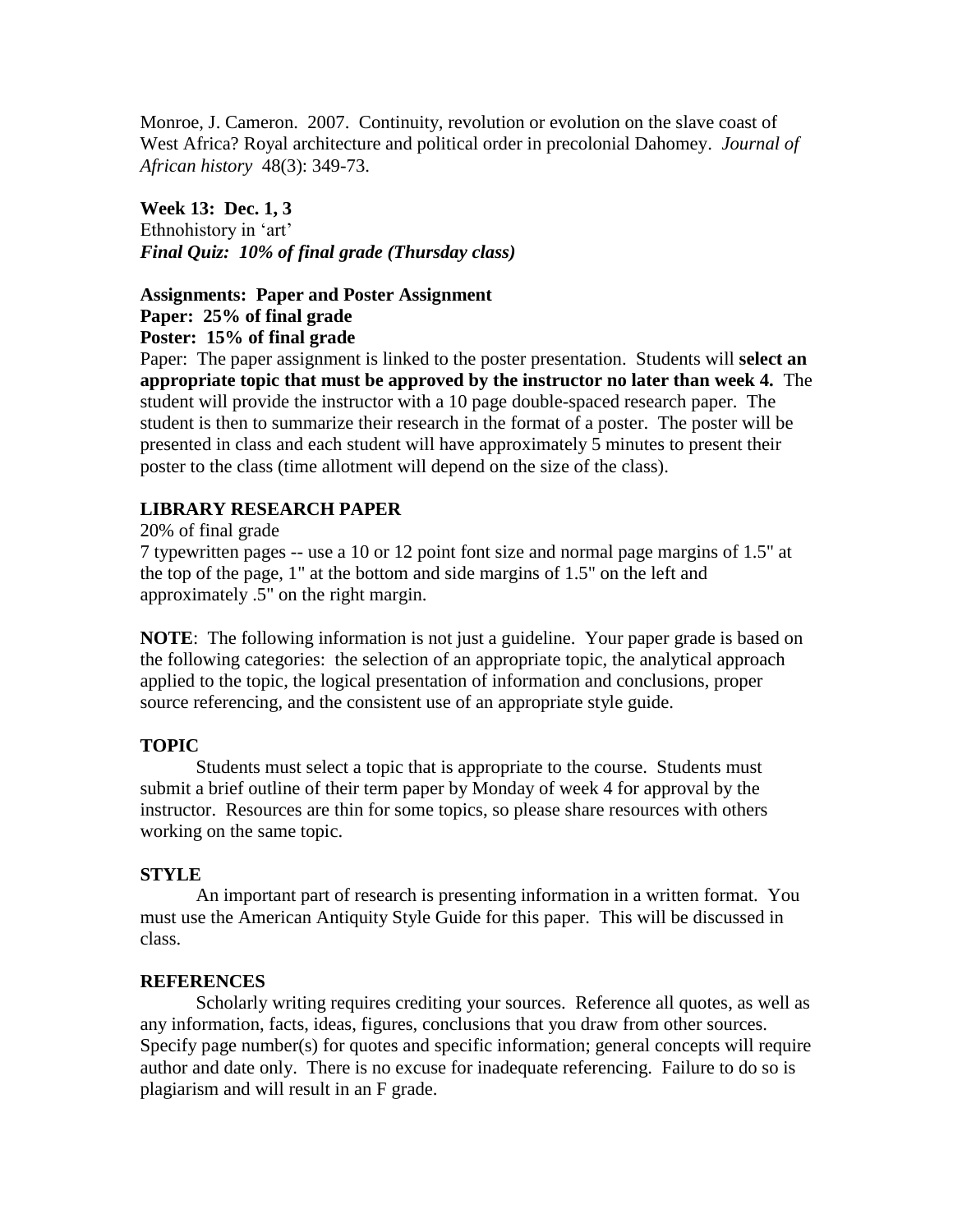Footnote references are no longer in general use in the social sciences. The preferred form is shown in the following examples:

Barfield (1994:10) states that some have claimed the Iceman to be "...the most exciting find since Tutankhamun".

Recent archaeological study in West Africa has revised interpretations of trade in this region (Insoll & Shaw 1997).

Schele and Freidel (1990) provide an interpretation of Maya history from the decipherment of Mayan texts, art, and hieroglyphs.

#### **REFERENCES CITED**

The references cited section shows the depth of your library research. A minimum of 8-10 substantial sources is required for your term paper. All sources cited in the text must be listed in the References Cited section at the end of the paper. **References which you have read but have not cited in the text should not be listed in the References Cited section.** Sources must be pertinent to the paper topic, be of a scientific nature and be as up-to-date as possible. All sources must be listed using the format provided in the style guide. Examples of that format are provided below. Authors are listed alphabetically and each author's articles are listed chronologically. If two sources by the same author have the same publication year, use `a' and `b' (e.g. 1988a). **Do not use lecture notes, dictionaries, encyclopaedias or textbooks as references as these are not primary sources. Internet sources are not always reliable. See the instructor before using a website as a source. You cannot use more than 2 approved websites for this assignment without prior permission from the instructor.**

Barfield, Lawrence 1994 The iceman reviewed. *Antiquity* 68:10-26. Insoll, Timothy and Thurstan Shaw 1997 Gao and Igbo-Ukwu: beads, interregional trade, and beyond. *African Archaeological Review* 14(1):9-23. Schele, Linda and David Freidel 1990*A Forest of Kings*. Quill, New York.

#### **PAPER OUTLINE GUIDE**

A good scientific paper is one which is well-organized. This requires a clear statement of what the paper is to address, a concise presentation of the data pertinent to the topic, and a thorough summary and discussion by the student. The following provides you with a 3 step approach to organizing and writing a term paper. The grade will be evaluated on the basis of the paper's organization and clarity, the consistent use of a social science style guide, the appropriateness of the topic for the course, the selection of source material, and the student's assessment of the data presented.

### **Paper Value: 25% of final grade (or 25 points in the following grade breakdown) 1. Statement of paper thesis (2 points)**

The first few paragraphs should make a clear statement of what the paper is to address. This might take the form of a pro and con argument that involves contrasting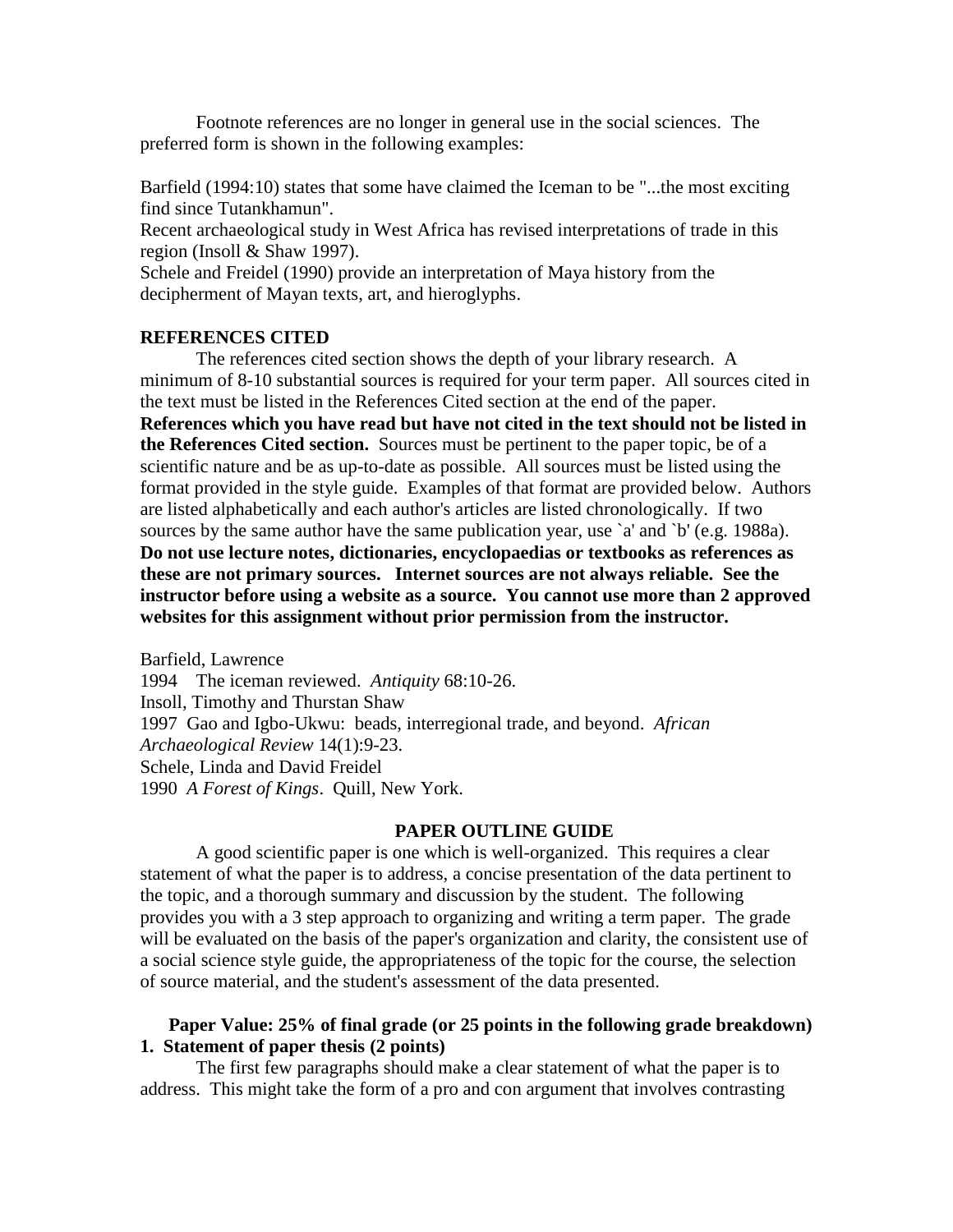different interpretations of two or more archaeologists on a particular topic. If you do not have a pro or con argument you might pose a question or questions around the interpretation of an event in the past or the advantages of different types of techniques for recovering archaeological information. The pro/con arguments or the questions posed, provides a framework for the data presented and the conclusions that are drawn. This statement should be approximately half to one page in length.

### **2. Present the data (20 points – note that 2 of these points are allotted to proper use of the style guide)**

In the second part of the paper present the information drawn from the literature. Make sure to cite all sources where appropriate. Do not rely too heavily on a single source. Use the most recent material that is available on a topic.

This section is descriptive. Be concise. Make a clear summary of the ideas presented by the sources. Avoid the use of long quotations and if possible avoid using quotations entirely. Present information in your own words. This clearly shows how well you understood the literature. Use the following test. If you have read an article and cannot summarize the basic points from that source when you have finished, read it again.

The presentation of the data will take up the bulk of the paper (approximately 5 - 6 pages). Students should refer to at least 8-10 major sources for your research (do not use lecture notes, encyclopaedias, dictionaries, or popular magazines).

#### **3. Discussion and conclusion (3 points)**

In this section, present a short summary of the data in a single paragraph. This section should be dedicated to presenting an interpretation of the issues presented. If you have presented a pro and con argument, then which argument is the most logical and why? Perhaps none of the opinions presented in the anthropological literature convince you. State why. Your interpretation should be more developed than a yes or no answer. This section of the paper should be 1 or 1.5 pages.

#### **Course Evaluation**

| Map quiz          | 10% |
|-------------------|-----|
| Exam 1            | 20% |
| Exam 2            | 20% |
| <b>Final Quiz</b> | 10% |
| Paper             | 25% |
| Poster $&$        |     |
| Presentation      | 15% |
|                   |     |

#### **Grading Scheme:**

| $96-100$ | $A+$  |
|----------|-------|
| 91-95    | A     |
| 86-90    | $A -$ |
| 81-85    | $B+$  |
| 76-80    | B     |
| 71-75    | $B -$ |